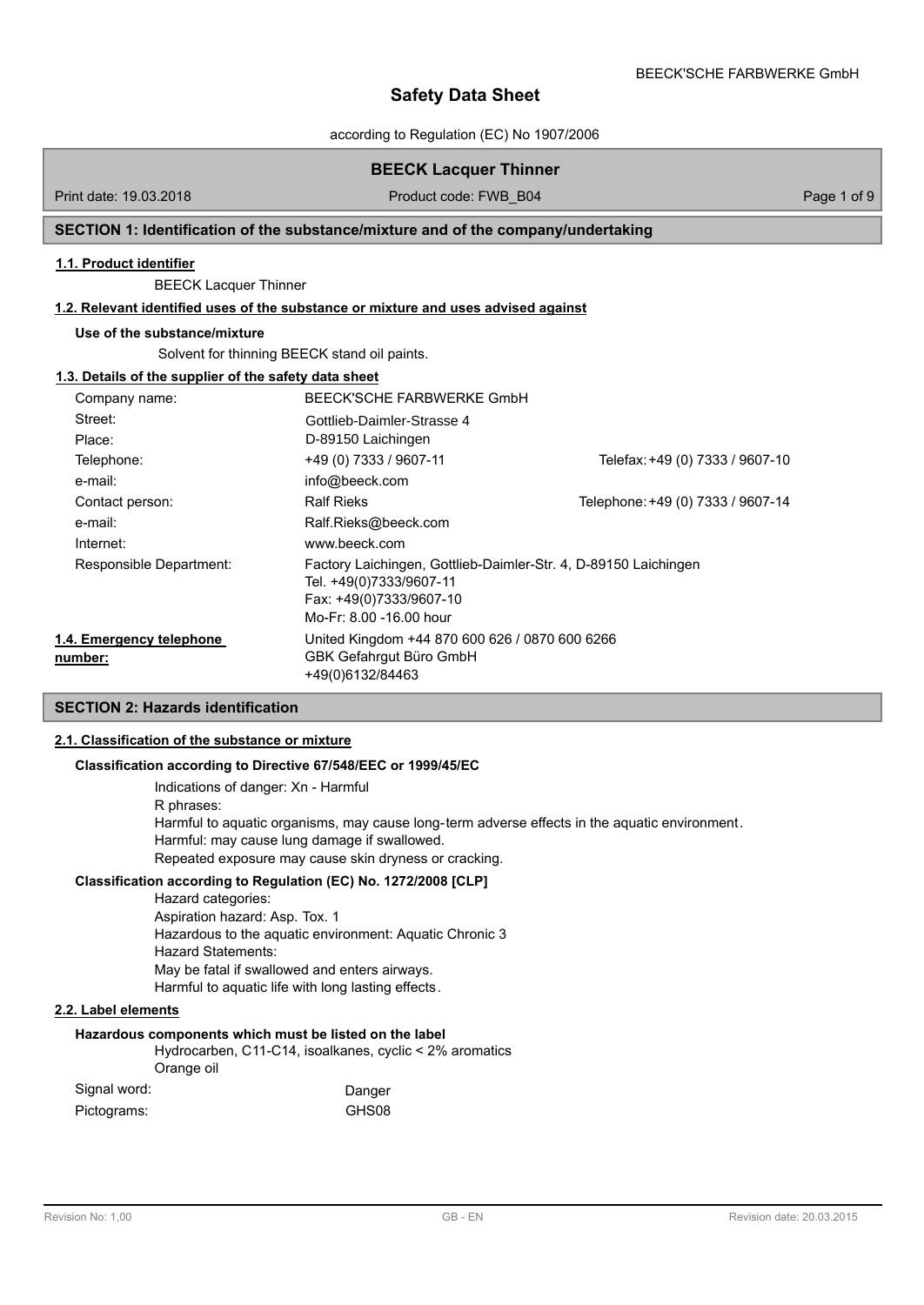according to Regulation (EC) No 1907/2006

# **BEECK Lacquer Thinner** Print date: 19.03.2018 **Product code: FWB\_B04** Page 2 of 9 H304 May be fatal if swallowed and enters airways. H412 Harmful to aquatic life with long lasting effects. **Hazard statements** P102 Keep out of reach of children.<br>P262 Do not get in eves on skin or P262 Do not get in eyes, on skin, or on clothing.<br>P273 Avoid release to the environment Avoid release to the environment. P301+P310 IF SWALLOWED: Immediately call a POISON CENTER/doctor. P331 Do NOT induce vomiting. P501 Disposal in accordance with the official regulations. **Precautionary statements Special labelling of certain mixtures** EUH208 Contains Orange oil . May produce an allergic reaction. **Additional advice on labelling** The product is classified and labelled in accordance with the EC directives or respective national laws. May cause sensitisation of susceptible persons. **2.3. Other hazards SECTION 3: Composition/information on ingredients**

## **3.2. Mixtures**

# **Chemical characterization**

Hydrocarben, C11-C14, isoalkanes, cyclic < 2% aromatics; Orange terpenes

#### **Hazardous components**

| EC No             | Chemical name                                                                                                                                              | Quantity     |
|-------------------|------------------------------------------------------------------------------------------------------------------------------------------------------------|--------------|
| <b>CAS No</b>     | Classification according to Directive 67/548/EEC                                                                                                           |              |
| IIndex No         | Classification according to Regulation (EC) No. 1272/2008 [CLP]                                                                                            |              |
| <b>REACH No</b>   |                                                                                                                                                            |              |
| 271-369-5         | Hydrocarben, C11-C14, isoalkanes, cyclic < 2% aromatics                                                                                                    | $95 - 100$ % |
| 68551-19-9        | Xn - Harmful R65-66                                                                                                                                        |              |
|                   | Asp. Tox. 1: H304 EUH066                                                                                                                                   |              |
| 101-2119480162-45 |                                                                                                                                                            |              |
| 232-433-8         | Orange oil                                                                                                                                                 | $< 1 \%$     |
| 8028-48-6         | Xn - Harmful, Xi - Irritant, N - Dangerous for the environment R10-38-43-50-53-65                                                                          |              |
|                   | Flam. Lig. 3, Skin Irrit. 2, Skin Sens. 1, Asp. Tox. 1, Aguatic Acute 1 (M-Factor = 1),<br>Aquatic Chronic 1 (M-Factor = 1); H226 H315 H317 H304 H400 H410 |              |
| 101-2119493353-35 |                                                                                                                                                            |              |

Full text of R-, H- and EUH-phrases: see section 16.

#### **SECTION 4: First aid measures**

## **4.1. Description of first aid measures**

### **General information**

Show this safety data sheet to the doctor in attendance. Remove from exposure, lie down. Move to fresh air. Consult a physician for severe cases.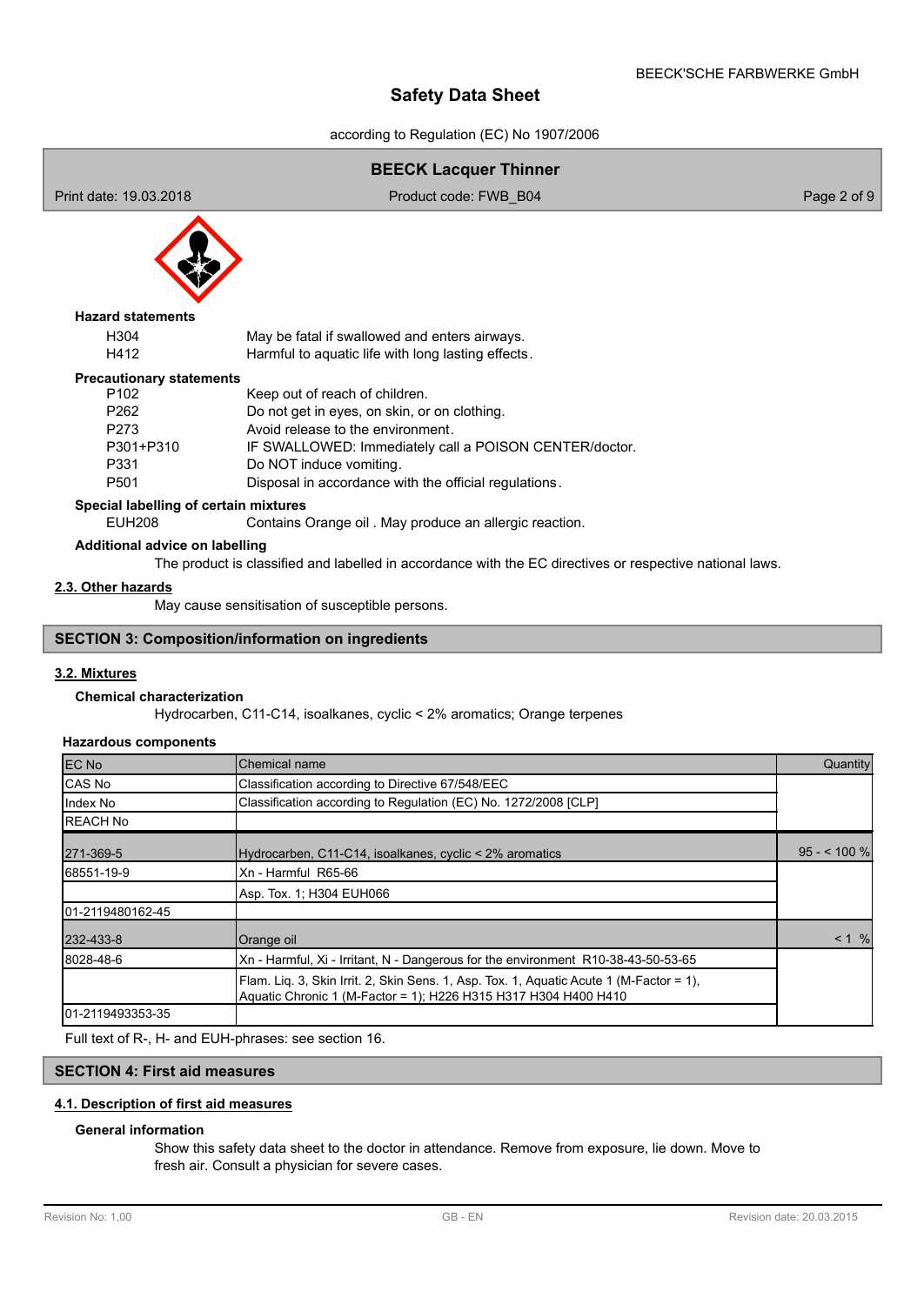according to Regulation (EC) No 1907/2006

# **BEECK Lacquer Thinner**

Print date: 19.03.2018 Product code: FWB\_B04 Page 3 of 9

#### **After inhalation**

Fresh air supply. In case of irregular breathing or respiratory arrest: Oxygen or artificial respiration, if needed. Consult a physician.

#### **After contact with skin**

Remove and wash contaminated clothing before re-use. Wash contaminated skin areas thoroughly with soap and water. If skin irritation persists, call a physician.

#### **After contact with eyes**

Rinse with plenty of water immediately, also under the eyelids, for at least 15 minutes. Remove contact lenses, if applicable. Call a physician immediately.

#### **After ingestion**

Do not induce vomiting. In the event of spontaneous nausea and unconsciousness, keep the head back and bring the patient into the recovery position. Keep the respiratory tract open, prevent aspiration. Lay the affected person down, and keep her or him warm and calm. Consult a physician.

# **4.2. Most important symptoms and effects, both acute and delayed**

Skin irritation, Eye irritation cough, headache, dizziness, drowsiness

#### **4.3. Indication of any immediate medical attention and special treatment needed**

Symptomatic treatment (decontamination and vital functions).

Aspiration of the liquid while swallowing incorrectly or vomiting can lead to serious pneumonia caused by chemicals.

# **SECTION 5: Firefighting measures**

#### **5.1. Extinguishing media**

#### **Suitable extinguishing media**

carbon dioxide (CO2), foam, sprayed water stream or dry powder.

# **Unsuitable extinguishing media**

High volume water jet.

# **5.2. Special hazards arising from the substance or mixture**

Vapour/air-mixtures are explosive at intense warming. Vapours are heavier than air and may spread along floors. If combustion is incomplete, carbon monoxide may be released. Do not breathe in the vapours and combustion gases.

#### **5.3. Advice for firefighters**

Wear self-contained breathing apparatus for fire fighting, if necessary.

#### **Additional information**

The combustion gases are partially condensed with the water used to extinguish the fire and end up as a contaminant in this water. Do not let product enter drains.

Water mist may be used to cool closed containers.

Contaminated extinguishing water and soil must be disposed of in accordance with official regulations .

# **SECTION 6: Accidental release measures**

#### **6.1. Personal precautions, protective equipment and emergency procedures**

Evacuate personnel to safe areas. Do not smoke. Remove all sources of ignition. Provide adequate ventilation.

Use respiratory equipment when gases, vapours/aerosols form. Avoid contact with skin and eyes.

#### **6.2. Environmental precautions**

Do not flush into surface water or sanitary sewer system. Avoid subsoil penetration.

Contact the responsible authority immediately if the product ends up in the soil, a body of water, or the sewer system.

Entry into rivers or surface water is to be prevented by the erection of barriers made of sand or earth or by other suitable barriers.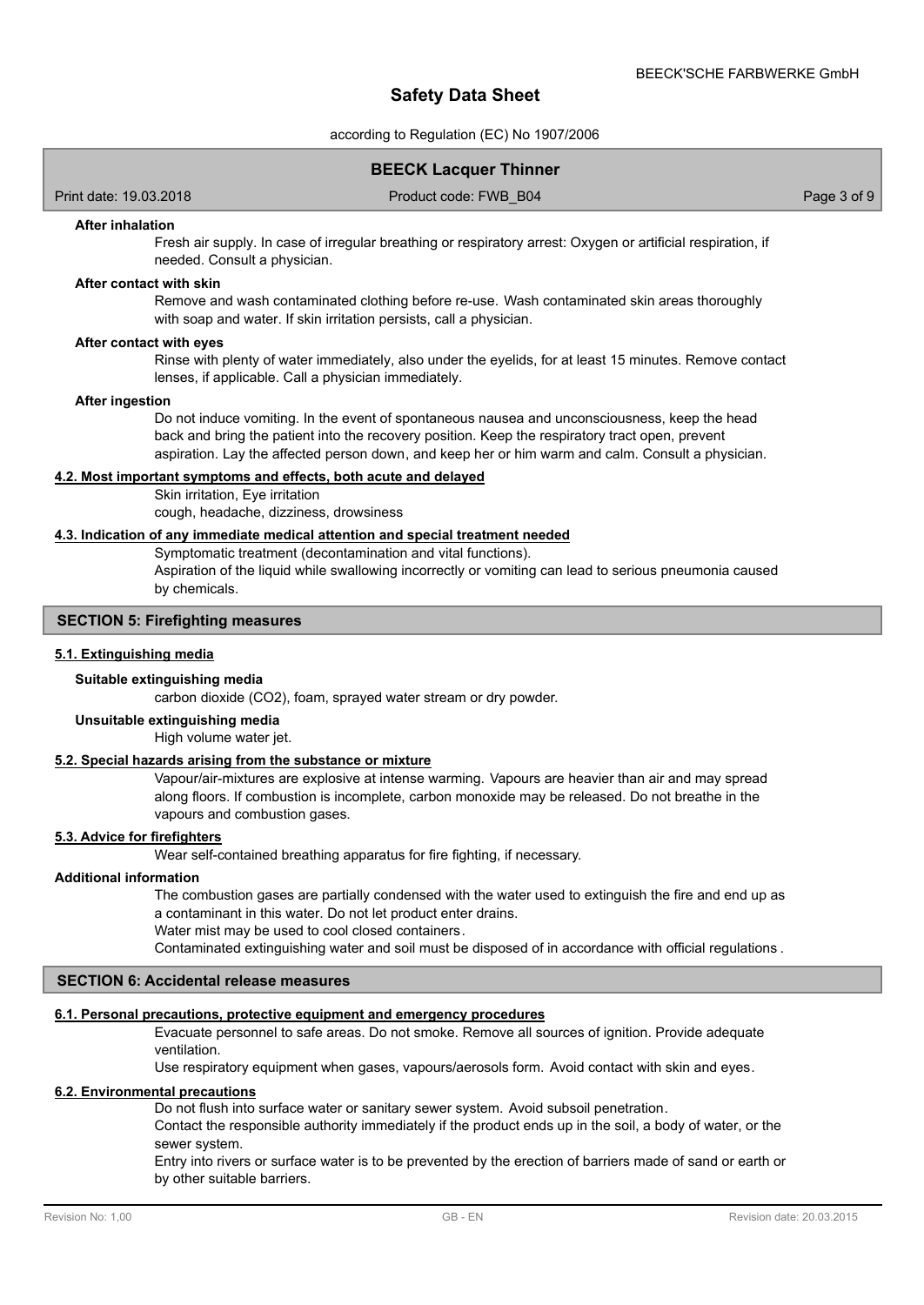according to Regulation (EC) No 1907/2006

# **BEECK Lacquer Thinner**

Print date: 19.03.2018 Product code: FWB\_B04 Page 4 of 9

#### **6.3. Methods and material for containment and cleaning up**

Spilled or leaking material is to be soaked up with non-flammable absorbent materials (sand, soil, diatomaceous earth) and put in containers. The containers must be sealed, marked and disposed of safely.

#### **6.4. Reference to other sections**

See section 7, 8, 13

### **SECTION 7: Handling and storage**

# **7.1. Precautions for safe handling**

#### **Advice on safe handling**

Do not breathe in vapours. Provide sufficient air exchange and/or exhaust in work rooms. Containers keep tightly closed. Keep in a dry, cool place.

#### **Advice on protection against fire and explosion**

Keep away from open flames, hot surfaces, and sources of ignition. Do not smoke. Take precautionary measures against static discharges. In use, may form high flammable/explosive vapour air mixture. Vapours are heavier than air and may spread along floors. Flash back possible over considerable distance.

Cleaning cloths, paper or other materials that are used for absorption can become a potential fire hazard. Collect and safely dispose in closed, non-flammable containers after use.

#### **Further information on handling**

Handle, store and transport in compliance with local regulations and in labelled containers that are suitable for this product.

#### **7.2. Conditions for safe storage, including any incompatibilities**

#### **Requirements for storage rooms and vessels**

Keep containers tightly closed in a dry, cool, and well-ventilated place. Protect from humid air and water

#### **Advice on storage compatibility**

Store separately from: oxidising agents

#### **Further information on storage conditions**

Never allow product to come in contact with water during storage. Smoking in the storage rooms is forbidden. Already opened containers should be closed thoroughly and should be stored upright in order to prevent leakage.

### **7.3. Specific end use(s)**

No data available.

## **SECTION 8: Exposure controls/personal protection**

#### **8.1. Control parameters**

#### **Additional advice on limit values**

Normal and branched chain alkanes >= C7:  $1200$  mg/m<sup>3</sup> (TWA 8h) (excludes n-hexane and n-heptane)

#### **8.2. Exposure controls**

#### **Appropriate engineering controls**

Provide adequate ventilation and/or exaust ventilation. When workers are facing concentrations above the exposure limit, they must use appropriate certified respirators.

#### **Protective and hygiene measures**

Avoid contact with skin and eyes. Avoid contact with clothing. Take off contaminated clothing and shoes immediately. Remove and wash contaminated clothing before re-use. Do not eat, drink, smoke or take snuff at work. Wash hands before breaks and at the end of the workday. Apply lotion to hands afterwards.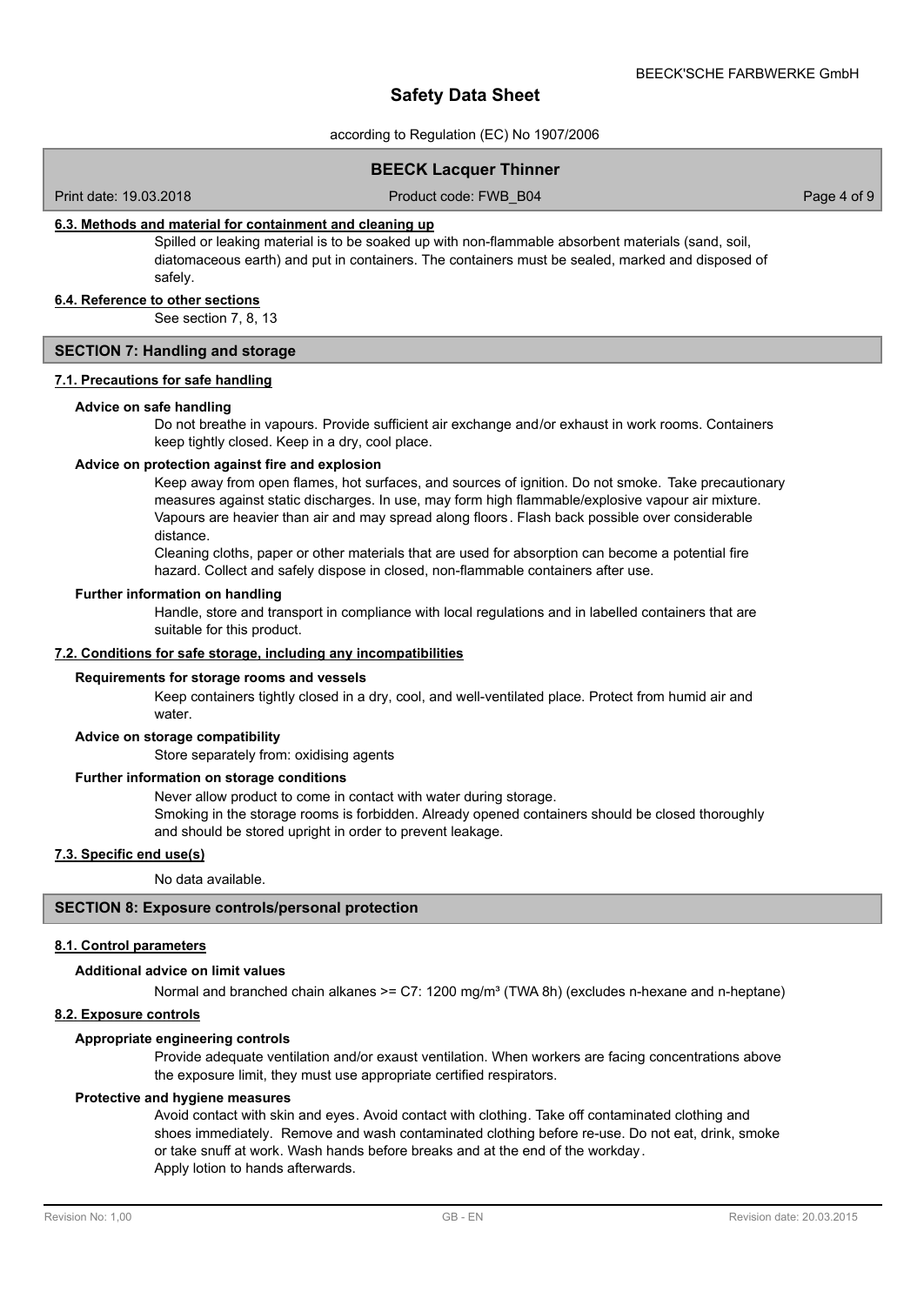according to Regulation (EC) No 1907/2006

# **BEECK Lacquer Thinner**

Print date: 19.03.2018 **Product code: FWB\_B04** Page 5 of 9

## **Eye/face protection**

Tightly fitting safety goggles

# **Hand protection**

Protective gloves

The manufacturer recommends the following glove materials: PVC - Protective gloves. Safety gloves should be selected for the actual conditions of use and in accordance with the instructions for use provided by the manufacturer. Preventive skin protection: skin protection cream.

#### **Skin protection**

Impervious clothing, chemical-resistant (solvent).

#### **Respiratory protection**

When workers are facing concentrations above the exposure limit, they must use appropriate certified respirators. (Boiling point/range: > 65°C)

# **Environmental exposure controls**

Do not flush into surface water or sanitary sewer system.

### **SECTION 9: Physical and chemical properties**

### **9.1. Information on basic physical and chemical properties**

| Physical state:<br>Colour:                                 | liquid<br>transparency, colourless                            |                    |
|------------------------------------------------------------|---------------------------------------------------------------|--------------------|
| Odour:                                                     | mild                                                          |                    |
|                                                            |                                                               | <b>Test method</b> |
| pH-Value:                                                  | n.a.                                                          |                    |
| Changes in the physical state                              |                                                               |                    |
| Melting point:                                             | No data available.                                            |                    |
| Initial boiling point and boiling range:                   | 140-160 °C                                                    |                    |
| Flash point:                                               |                                                               | 61 °C DIN 51755    |
| Sustaining combustion:                                     | No data available                                             |                    |
| <b>Flammability</b><br>Solid:                              | No data available.                                            |                    |
| Gas:                                                       | No data available.                                            |                    |
|                                                            |                                                               |                    |
| <b>Explosive properties</b>                                | In use, may form high flammable/explosive vapour air mixture. |                    |
| Lower explosion limits:                                    | approx. 0,5 vol. %                                            |                    |
| Upper explosion limits:                                    | approx. 5,0 vol. %                                            |                    |
| Ignition temperature:                                      | No data available.                                            |                    |
| <b>Auto-ignition temperature</b>                           |                                                               |                    |
| Solid:                                                     | No data available.                                            |                    |
| Gas:                                                       | No data available.                                            |                    |
| Decomposition temperature:                                 | No data available.                                            |                    |
| <b>Oxidizing properties</b><br>The product is combustible. |                                                               |                    |
| Vapour pressure:                                           | No data available.                                            |                    |
| Density (at 20 °C):                                        | $0,77$ g/cm <sup>3</sup>                                      |                    |
| Water solubility:                                          | insoluble                                                     |                    |
| (at 20 $°C$ )                                              |                                                               |                    |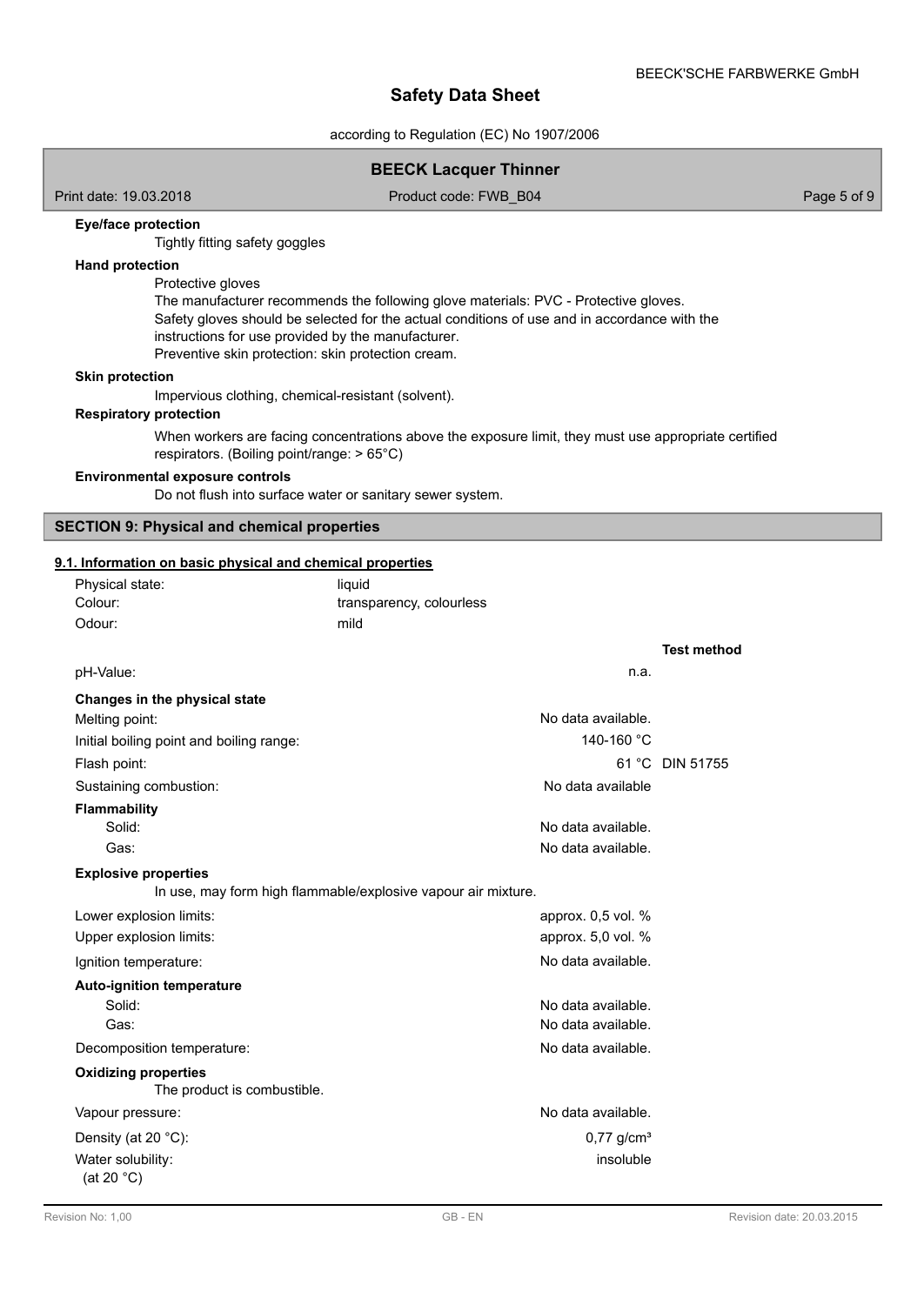according to Regulation (EC) No 1907/2006

| <b>BEECK Lacquer Thinner</b>                                        |                       |             |  |
|---------------------------------------------------------------------|-----------------------|-------------|--|
| Print date: 19.03.2018                                              | Product code: FWB B04 | Page 6 of 9 |  |
| Solubility in other solvents<br>miscible with most organic solvents |                       |             |  |
| Partition coefficient:                                              | No data available.    |             |  |
| Flow time:<br>(at 20 $°C$ )                                         | $<$ 30 s /3 mm        |             |  |
| Vapour density:                                                     | No data available.    |             |  |
| Evaporation rate:                                                   | No data available.    |             |  |
| Solvent content:                                                    | 100 %                 |             |  |
| 9.2. Other information                                              |                       |             |  |
| Solid content:                                                      | n.a.                  |             |  |
| No data available.                                                  |                       |             |  |

## **SECTION 10: Stability and reactivity**

### **10.1. Reactivity**

No dangerous reactions are known under conditions of normal use.

# **10.2. Chemical stability**

No decomposition if used as directed. See section 7.

## **10.3. Possibility of hazardous reactions**

No dangerous reactions are known.

### **10.4. Conditions to avoid**

Keep away from open flames, hot surfaces, and sources of ignition.

# **10.5. Incompatible materials**

strong oxidizers, strong acids

### **10.6. Hazardous decomposition products**

The release of the following substances is possible in a fire: carbon monoxide (CO), carbon dioxide (CO2)

### **SECTION 11: Toxicological information**

# **11.1. Information on toxicological effects**

#### **Toxicocinetics, metabolism and distribution**

No data is available on the product itself. The following toxicological assessments are based on the toxicological knowledge of the separate components of the product.

#### **Acute toxicity**

Hydrocarbon (CAS 68551-19-9): LD50/oral/rat: > 5000 mg/kg LD50/dermal/rabbit: > 5000 mg/kg LC50/inhalative/rat:  $>$  5000 mg/m<sup>3</sup>

Orange terpenes (8028-48-6): LD50/oral/rat: > 5000 mg/kg LD50/dermal/rabbit: > 5000 mg/kg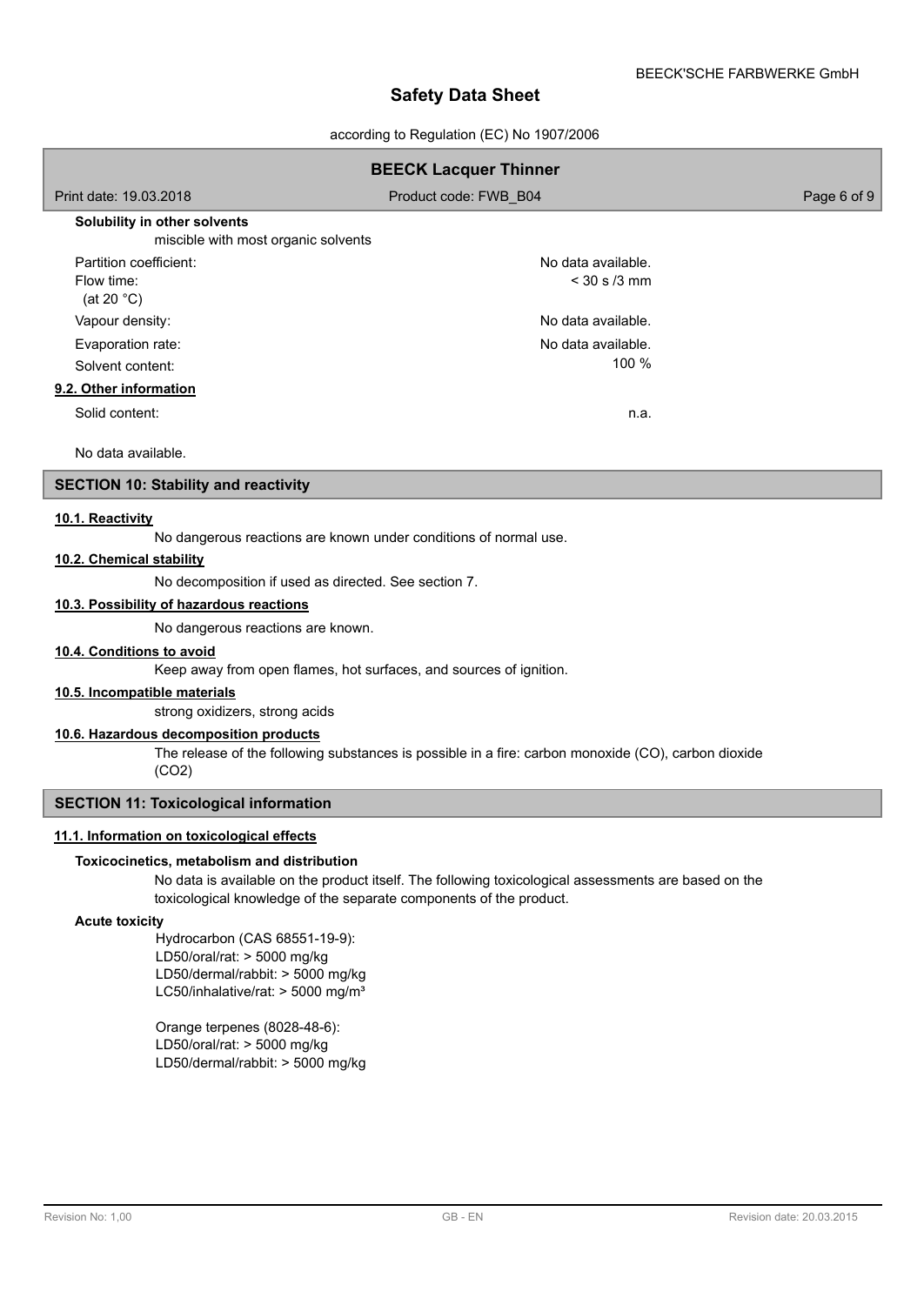according to Regulation (EC) No 1907/2006

# **BEECK Lacquer Thinner**

Print date: 19.03.2018 **Product code: FWB\_B04** Page 7 of 9

| <b>CAS No</b> | <b>I</b> Chemical name                                  |                |               |         |                 |
|---------------|---------------------------------------------------------|----------------|---------------|---------|-----------------|
|               | Exposure routes                                         | <b>IMethod</b> | Dose          | Species | <b>I</b> Source |
| 68551-19-9    | Hydrocarben, C11-C14, isoalkanes, cyclic < 2% aromatics |                |               |         |                 |
|               | oral                                                    | LD50           | > 5000 mg/kg  | Irat    |                 |
|               | dermal                                                  | LD50           | > 5000 mg/kg  | Irabbit |                 |
|               | inhalative vapour                                       | <b>LC50</b>    | $> 5000$ mg/l | Irat    |                 |

#### **Irritation and corrosivity**

Mild skin irritation. Mild eye irritation.

### **Sensitising effects**

May cause sensitisation by skin contact.

# **Severe effects after repeated or prolonged exposure**

Drying out of the skin due to defatting. Repeated or prolonged exposure may cause skin irritation and dermatitis, due to degreasing properties of the product.

# **Practical experience**

#### **Other observations**

Inhalation of large amounts of solvent vapour can have a narcotic effect . Inhalation of high vapour concentrations may cause symptoms like headache, dizziness, tiredness, nausea and vomiting. Aspiration of the liquid while swallowing incorrectly or vomiting can lead to serious pneumonia caused by chemicals.

#### **SECTION 12: Ecological information**

#### **12.1. Toxicity**

No data is available on the product itself. The following toxicological assessments are based on the toxicological knowledge of the separate components of the product.

Hydrocarbon (CAS 68551-19-9): EL 50 (72 h): > 1000 mg/l (algae) NOELR (21 d): 1,0 mg/l (daphnia)

# **12.2. Persistence and degradability**

Not easily biodegradable.

# **12.3. Bioaccumulative potential**

No data available.

### **12.4. Mobility in soil**

No data available.

### **12.5. Results of PBT and vPvB assessment**

No data available.

#### **12.6. Other adverse effects**

Contains no organically bonded halogens

#### **Further information**

Do not flush into surface water or sanitary sewer system.

# **SECTION 13: Disposal considerations**

### **13.1. Waste treatment methods**

#### **Advice on disposal**

Disposal in accordance with the official regulations. Hazardous waste incineration. Must be incinerated in a suitable incineration plant authorised under the Environmental Protection Act .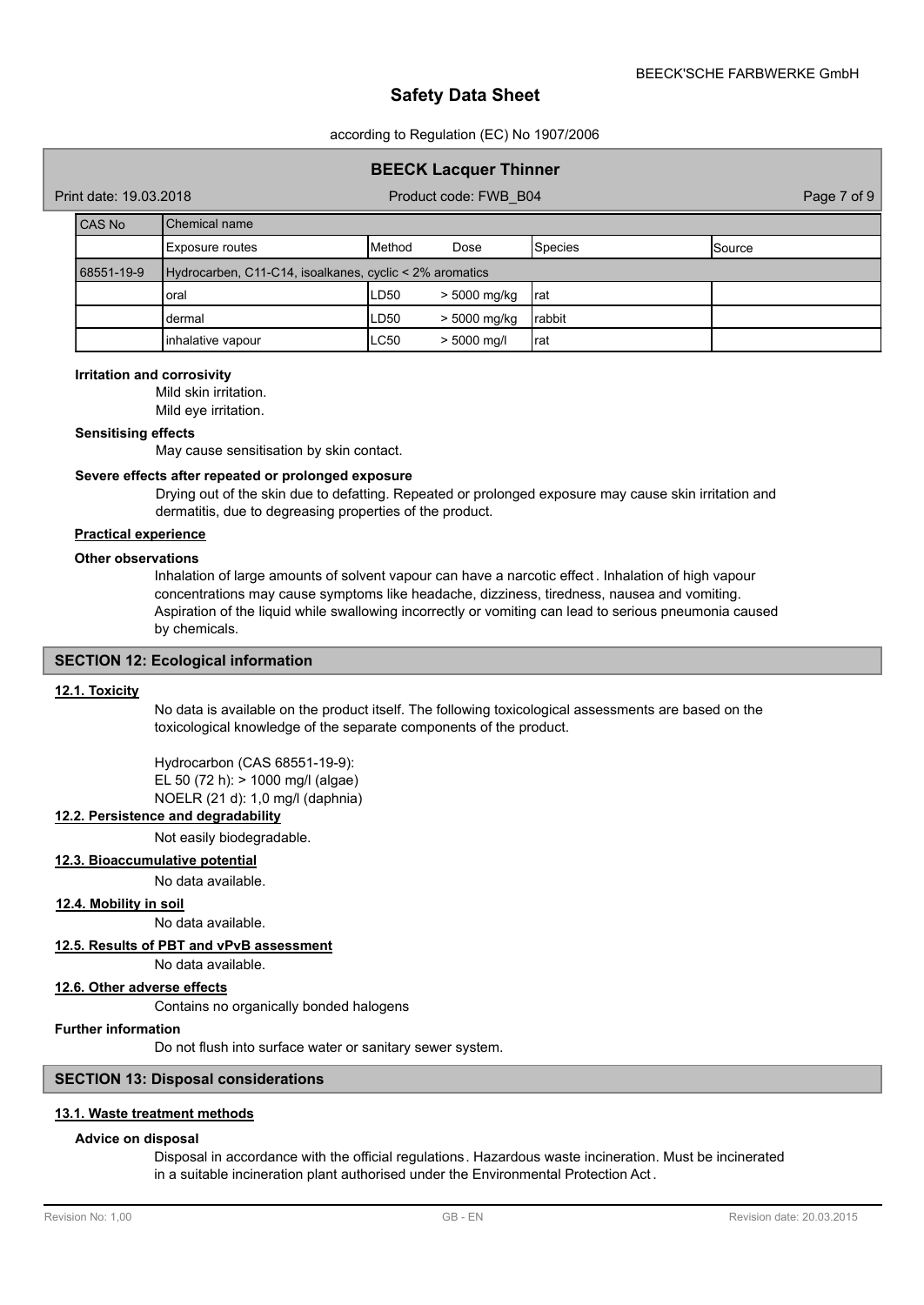according to Regulation (EC) No 1907/2006

# **BEECK Lacquer Thinner**

Print date: 19.03.2018 **Product code: FWB\_B04** Page 8 of 9

# **Waste disposal number of waste from residues/unused products**

080111 WASTES FROM THE MANUFACTURE, FORMULATION, SUPPLY AND USE (MFSU) OF COATINGS (PAINTS, VARNISHES AND VITREOUS ENAMELS), ADHESIVES, SEALANTS AND PRINTING INKS; wastes from MFSU and removal of paint and varnish; waste paint and varnish containing organic solvents or other dangerous substances Classified as hazardous waste.

#### **Waste disposal number of used product**

WASTES FROM THE MANUFACTURE, FORMULATION, SUPPLY AND USE (MFSU) OF COATINGS (PAINTS, VARNISHES AND VITREOUS ENAMELS), ADHESIVES, SEALANTS AND PRINTING INKS; wastes from MFSU and removal of paint and varnish; waste paint and varnish containing organic solvents or other dangerous substances Classified as hazardous waste. 080111

#### **Waste disposal number of contaminated packaging**

WASTE PACKAGING; ABSORBENTS, WIPING CLOTHS, FILTER MATERIALS AND PROTECTIVE CLOTHING NOT OTHERWISE SPECIFIED; packaging (including separately collected municipal packaging waste); metallic packaging 150104

#### **Contaminated packaging**

Packaging can be sent for recycling after being emptied and cleaned. Dispose of non-cleansing packaging in the same way as the product.

### **SECTION 14: Transport information**

#### **Land transport (ADR/RID)**

#### **Other applicable information (land transport)**

Not classified as dangerous regarding transport regulations.

#### **Inland waterways transport (ADN)**

#### **Other applicable information (inland waterways transport)**

Not classified as dangerous regarding transport regulations.

#### **Marine transport (IMDG)**

#### **Other applicable information (marine transport)**

Not classified as dangerous regarding transport regulations.

#### **Air transport (ICAO)**

#### **Other applicable information (air transport)**

Not classified as dangerous regarding transport regulations.

### **14.5. Environmental hazards**

ENVIRONMENTALLY HAZARDOUS: no

#### **14.6. Special precautions for user**

No data available.

## **14.7. Transport in bulk according to Annex II of MARPOL73/78 and the IBC Code**

No data available.

### **SECTION 15: Regulatory information**

# **15.1. Safety, health and environmental regulations/legislation specific for the substance or mixture**

#### **EU regulatory information**

#### **Additional information**

No Substances of Very High Concern (SVHC) according REACH Articel 57.

### **National regulatory information**

Water contaminating class (D): 1 - slightly water contaminating